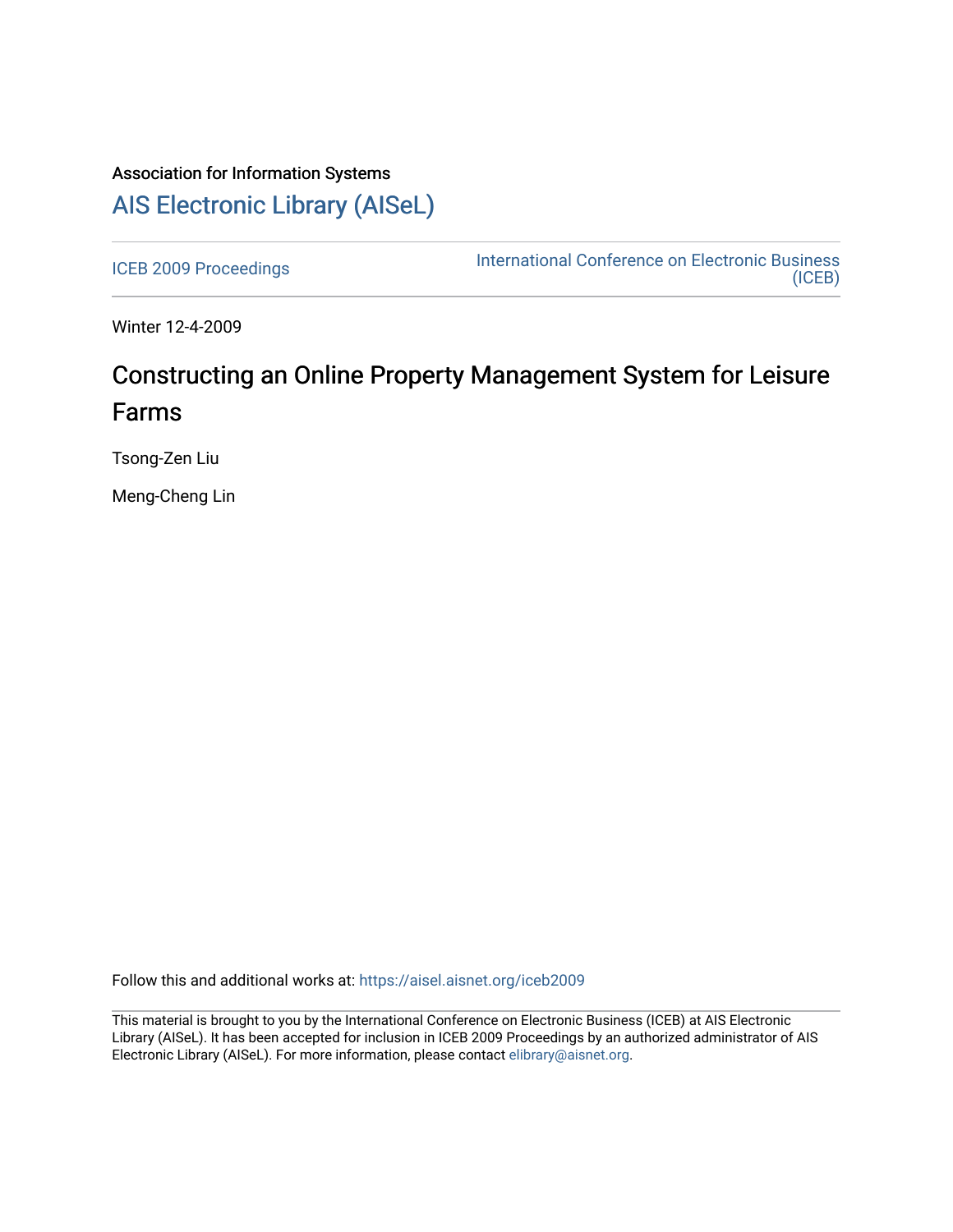## **CONSTRUCTING AN ONLINE PROPERTY MANAGEMENT SYSTEM FOR LEISURE FARMS**

Tsong-zen Liu<sup>1</sup>, Meng-cheng Lin<sup>2</sup> <sup>1</sup>Department of Food and Beverage Management <sup>2</sup>Graduate Institute of Hospitality Management National Kaohsiung Hospitality College, Taiwan R.O.C. <sup>1</sup>ltzen@mail.nkhc.edu.tw; <sup>2</sup>jedlin0820@gmail.com

#### **Abstract**

Taiwan's flourishing tourism industry has stimulated the development of a small and medium-sized hotel industry, including leisure farms. Nevertheless, most small hotel operators lack sufficient hotel operation and management knowledge. Although the adoption of appropriate property management systems (PMSs) could help small hotels improve management performance, the huge purchase costs and maintenance expenses of conventional property management systems make them unsuitable for most leisure farms and other small hotels. In order to overcome this problem, this study tries to take a nominal leisure farm in South Taiwan as an example, and employs the "Web service" concept to create a suitable online property management system. The findings of this study reveal that a Web service model incorporating the concepts of "software as a service" and "service-oriented architecture" can successfully reduce software deployment time and costs, hardware adoption costs, and overall maintenance manpower costs.

**Keywords:** Leisure Farms, Property Management System, Software as a Service, Service-Oriented Architecture

#### **Introduction**

Contemporary management scholarship considers information to make an important contribution to a company's competitive advantage [1], and the use of information technology can reduce operating costs and increase sales revenue [2]. In addition, the organization has been seen as a system for obtaining, analyzing, and disseminating information, which is used to develop and maintain a competitive advantage [3]. Olsen and Connolly [4] suggested that knowledge and information are vital elements of competition for the hospitality industry. Taiwan's flourishing tourism industry has launched a trend towards small hotels such as boarding houses and leisure farms. In addition, stress associated with urbanization and industrialization has made travel an important leisure option for citizens. Rural tourism has become an important part of travel in Taiwan. The information systems used by small rural hotels are still not as good as those employed by large chain hotels. This is chiefly due to the fact that the

integration systems designed in accordance with manual operating procedures and meeting the needs of large hotels are very expensive, and are mostly beyond the means of the operators of small and medium-sized hotels. Moreover, the management of a small hotel is extremely different from that of a business hotel, and most small hotel managers lack sufficient hotel management expertise, let alone the use of information technology to improve management efficiency. As a consequence, hotels of this type usually cannot find suitable stand-alone applications programs. Recently, information technology in the form of Web services has made great strides in terms of prices, delivery, and operating risk. In particular, the recently promoted SaaS (software as a service) concept has dramatically reduced system deployment costs, and the use of service oriented architecture (SOA) can ensure that system deployment can provide functional flexibility. As a result, this research tries to design an appropriate on-line property management system employing the foregoing system design methods and architecture in order to conform to the special conditions and operations of leisure farms.

The goal of this study is to develop an on-line property management system for leisure farms that can increase their competitive advantages, while providing a basis for the continuing development of information applications. The chief goals of this paper are therefore:

- (1) To explore the characteristics of leisure farms, and gain an understanding of the information needs of property management systems.
- (2) To use the Web service concept to develop an appropriate deployment model.
- (3) To use a .NET platform application program to deploy the proposed on-line system.

### **Property Management System**

The most important concept in the field of hotel software is that of systems integration, which refers to a hotel system's utilization and linkage. O'Connor proposes that property management system functions should include a record of guests registered at the hotel, confirmation of room type, maintenance and tracking of customer accounts and payments, front-desk tasks, and other tasks such as operating level and management level reports [5]. These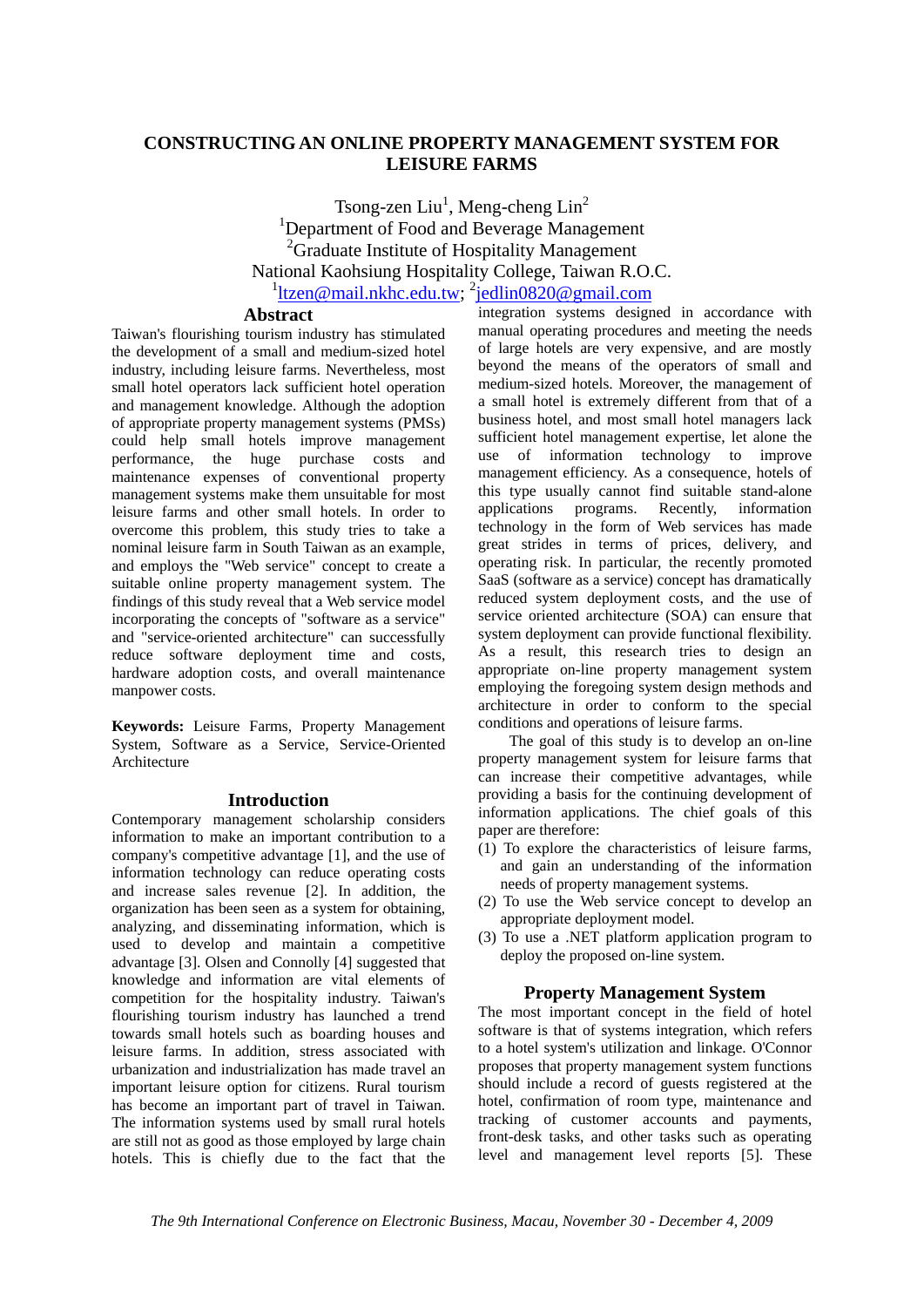functions facilitate the management and control of the hotel as a whole. An ideal management system should possess a full range of functions, and should be able to handle all transactions from initial telephone queries to final billing. As far as detailed system functions are concerned, Kasavana and Cahill suggest that a property management system's main transaction processing functions should include the following basic items shown in Table 1 [6]:

Table 1: Basic property management system functions [6]

| Front-desk  | Reservations        |  |  |
|-------------|---------------------|--|--|
| service     | Room management     |  |  |
| system      | Guest accounting    |  |  |
|             | Accounts receivable |  |  |
| Back-office | Accounts payable    |  |  |
| operating   | Payroll accounting  |  |  |
| system      | Inventory           |  |  |
|             | Purchasing          |  |  |
|             | Financial reporting |  |  |

It can be inferred from the foregoing literature that, although individual property management systems are composed of applications software directly connected with front-desk and back-office tasks, neither their constituent elements nor their necessary functions are entirely the same; rather, these two systems must work together to manage the hotel real estate and handle matters associated with guest lodging.

The first property management system was implemented at the New York Hilton Hotel in 1963 in order to achieve a degree of automation. This system employed computer control of front-desk operations (the system successfully improved operation control, reduced paperwork, and provided better services). Hoteliers began widely using information systems after this date [7]. According to a research report issued by the American Hotel and Lodging Association (AH&LA), although less than 10% of American hotels employed computerized operations in 1980, 95.3% of these hotels had adopted computer technology by 1994, and as many as 97.2% of all hotels with at least 300 rooms had computerized by that date [8].

Since widespread use of property management systems does not imply outstanding performance, however. Hensdill noted that hotels lagged far behind other industries in the application of automation, the main reason for this being that computer technology designed in accordance with the characteristics of the hotel industry had failed to meet hotels' operating needs [9]. Another reason for this was the fact that, in spite of the high cost of computer systems installation and subsequent maintenance, the systems failed to increase productivity to a degree proportional to their cost [8]. This was the so-called

"Output Paradox" [10]. However, obtaining effective information is a key to success for all types of businesses, and information can be used to create a competitive advantage; hotels are certainly no exception to this rule. The hotel industry is a relatively mature industry, and the goal of hotel managers is typically to increase market share, and not to attempt to expand the market as a whole. As a consequence, although computerization has not been as urgent a task for medium and small hotels as it has been for large hotels, even smaller hotels cannot avoid this trend [8].

Taiwan's small hotel operators have been slower to apply information technology to their operations than their counterparts in other countries, and most small hotels are still at the computerization stage – i.e., they are still using computers merely for information storage, calculations, and printing of bills and invoices [11]. The research of Lin Yue-hsiu and Liu Tsong-zen indicated that domestic property management systems of a decade or more ago included front-desk operating subsystems, and the main functions of these subsystems consisted of guest history management, front-desk reception and cashier, house-keeping management, and telephone accounting system. Back office operating systems of the time had the main functions of accounting and ledger management, personnel affairs/payroll management, and inventory management [12]. Out of necessity, many systems included uninterruptible power supply (UPS) and antivirus subsystems. As far as contribution to hotel performance was concerned, the most appreciated function of such systems was their ability to effectively establish guest history portfolio files.

In the past, information technology research in the hotel industry chiefly emphasized methods of applying information systems, the advantages that could be obtained from adopting such systems [13], factors causing system deployment failure [14], the competitive advantage conferred by information technology when implementing strategies [15], the effect of information technology on hotel performance [16], effective existing application models [17], and factors affecting the use of information technology [18]. Past research on the adoption of information technology for management purposes by medium and small hotels analyzed background push/pull factors [19] and successful cases of adoption [20]. Research on the subject in Taiwan examined the state of the use of existing information technology in the hotel industry [12]. In line with the development of network technology in recent years, the hotel industry has also gradually begun to explore applications of this technology. Research on this aspect has investigated the effect of hotel web site attributes and characteristics on customer perceptions [21] and management of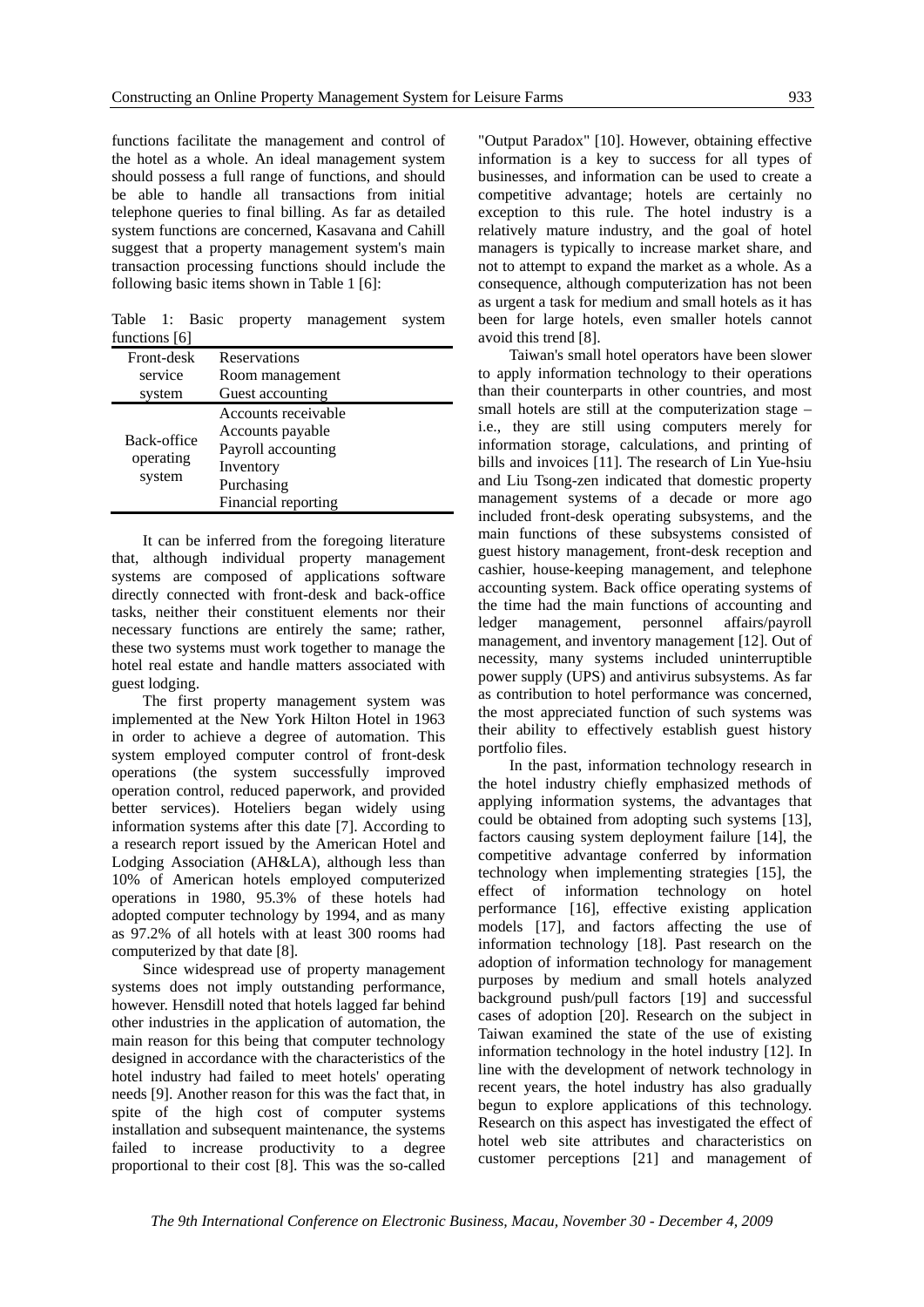reservations through online distribution channels [22]. Domestic research has addressed the profit-making effectiveness of hotel web sites [23] and analyzed service quality applications [24]. Most research in this area involving medium and small hotels has focused on preliminary application models, effect of Internet use on hotel coordination and performance [25], how the use of networks and online platforms enhance operating performance [26], and how to integrate the Internet with marketing information systems [27]. It can be seen from the foregoing studies that most research has not dealt with medium-sized and small hotels, and most work has addressed management issues after information system adoption. As a result, any research on the deployment of information systems at smaller hotels will be of significant academic value.

#### **Methodologies**

This study used the system development life cycle (SDLC) model [28] as research framework and derived the research workflow as shown in Figure 1.



Figure 1: Executing Process of this research



Figure 2: Process of prototyping model

This study employed a specific leisure farm in southern of Taiwan as its research subject. Because the deployment personnel encountered in this study did not understand the user's needs, and the user was unable to clearly and fully express his needs, the system development life cycle prototyping model shown in Figure 2 was used as a deployment program. This prototyping model enabled the rapid development of a prototype specifically focused on the user's needs and also easily grasped by technical personnel. The prototype served as a tool for user communication and learning, and facilitated the early discovery of problems. The prototype provided a basis for evolutionary improvement during the next cycle, and enabled the development of a complete initial prototype system.

#### **Observation Method**

Most observations were performed with the observer as a participant. The observation period consisted of July and August of 2008, and each observing period was two weeks in length. Observation time was from one to two days, and emphasis was placed on the farm operating environment and service processes. The study attempted to clarify questions posed to on-site employees in the event of poorly-understood problems and interaction between personnel. An effort was made to understand the effect of the environment and operations at the time of adoption on peripheral processes, and field notes were used to record possible system needs or risks.

#### **System Analysis Tools**

The service-oriented architecture concept was integrated with the characteristics of property management systems and leisure farms in order to enhance system application value. In addition, the software as a service method was employed to respond to leisure farms' cost and manpower considerations. Finally, the service blueprint design allowed the realization of a prototype property management system.

#### **System development tools**

A Collaborate Work Space (CWS) platform was used as a system core development platform. The rapid development platform was written by Star Software Co., Ltd. on the .NET framework, and was certified by Microsoft (certification no. Sm0703300607).

#### **Results and Analysis**

The recreational farm serving as the research subject was chiefly operated by a married couple, the couple's three children, their grandparents, and a small number of employees from outside the family. The farm was managed as a family business, and a total of approximately 20 persons worked at the farm. The farm's capital was roughly NT\$10 million. The people living on the farm held various positions, and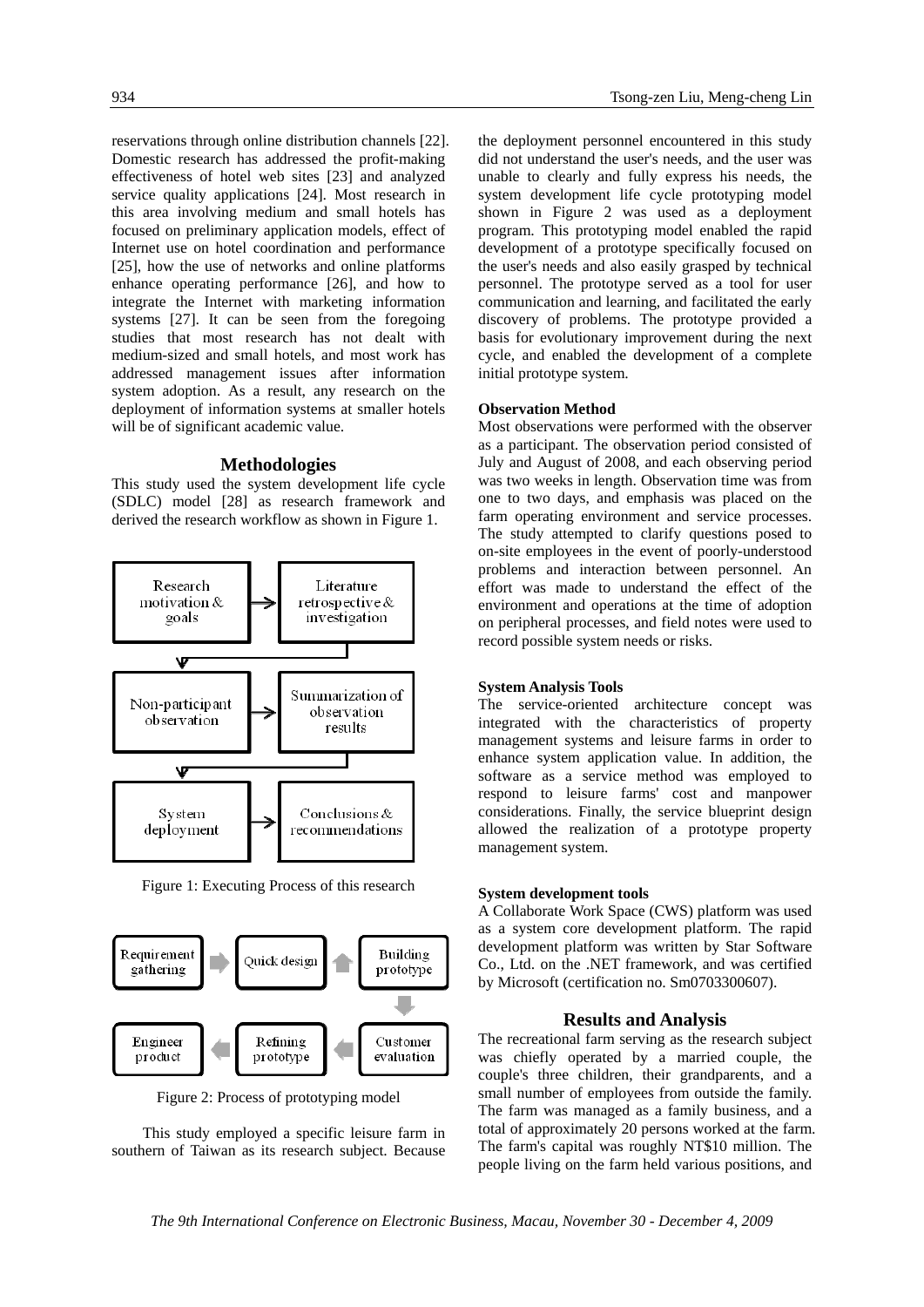were directly involved in serving guests.

The farm has been in existence for 17 years, and made a shift from agricultural production to tourism several years ago. At that time, many traditional farms gradually decided to combine tourism with production in line with the government's policy of promoting tourism and recreation. This farm thus transformed itself into a recreational farm.

The farm currently has 62 guest rooms, which is a typical size for a small hotel. Having been in existence for more than a decade, the farm possesses plentiful business experience. Because the farm has maintained long-term relationships with many companies and businesses, groups comprise a relatively large percentage of its guests. In addition, the recent increase in marketing in Malaysia and Singapore is gradually beginning to pay off, and the number of guests at the farm has been increasing. After a site survey was performed using the observation method, it was found that the farm's location in a relatively isolated mountain area makes transportation somewhat inconvenient. As far as information equipment is concerned, the farm possesses only an Intel 486-grade desktop computer, which is used chiefly to record basic customer information and product documents, and to support Internet access for queries. Back office space at the farm is only about the size of an ordinary table counter. Operating procedures at the farms still involve ordinary pen and paper. Management is conducted on the basis of experience and estimates; printed reports are not usually employed. With regard to the degree of computerization, only the younger family members and personnel regularly use computers, and older persons involved with farm management are not very familiar with computer use.

#### **Problem Analysis**

The site survey revealed that the farm currently combines basic hotel functions with rural recreational activities. Due to the lack of manpower on the farm, however, only one or two family members or non-family employees are in charge of many departments. The farm lacks the resources to assign a dedicated information employee responsible for providing support. In addition, due to the farm's location in the mountains, the use of conventional hardware might result in maintenance difficulties. On the other hand, the farm's operating model has a high degree of flexibility, and customer accounts are handled using several methods. This aspect differs from the fixed business items of most ordinary hotels. The farm conducts most business manually, mainly using paper and verbal negotiations, and it has a relatively high information technology use threshold.



Figure 3: Concept of a computer system [5]

This system was developed on the basis of the system development life cycle concept. This study employs the proposal of O'Connor (2004), who suggested that computer systems are composed of the three constituent elements of hardware, software, and the user as shown in Figure 3, and classifies problem aspects as the three types of system hardware, application software, and operating procedures.

The site survey and the results of the analysis revealed that, due to system hardware restrictions and the farm's geographical conditions, operating costs entailed by the deployment of a conventional property management system (PMS) would be a major burden for the farm. In addition, installation of all equipment on the farm would force the farm to create the necessary space, and would also increase management costs. Furthermore, it would be difficult to obtain prompt maintenance by information personnel if a malfunction occurred. Because of this, it was necessary to simplify the system's routine operation and maintenance tasks, and thereby minimize the need for information management ability. With regard to application software, since the farm's management style and consumption model differ slightly from those of ordinary hotels, an ordinary property management system might be insufficiently applicable, and the high flexibility of the farm's consumption model might require a system containing corresponding operating concepts. In terms of planning operating procedures, it was frequently difficult to induce personnel who were familiar with the old model and who often lacked computer knowledge to move to the new system. Finally, the question of how to optimize process design was encountered. As a result, it was necessary to strengthen training associated with the foregoing problems. In conjunction with these issues, this study derived the response methods corresponding to each influencing factor as shown in Table 2.

| Table 2: Analysis of influencing factors |                    |                  |  |  |  |  |  |  |
|------------------------------------------|--------------------|------------------|--|--|--|--|--|--|
| Aspect                                   | Influencing factor | Response concept |  |  |  |  |  |  |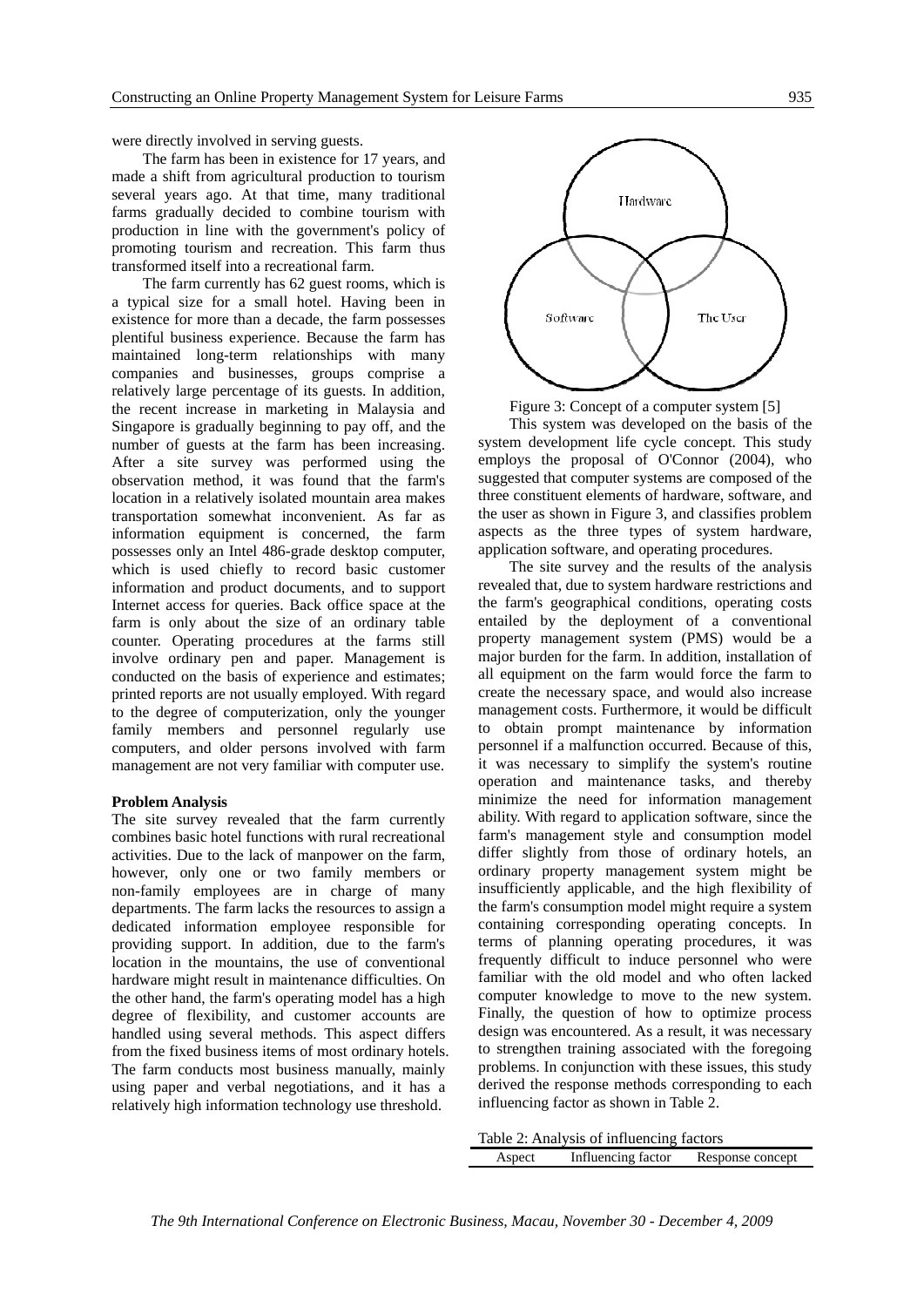| influenced               |                                                                                                           |                                                                                                                                                     |  |  |  |  |
|--------------------------|-----------------------------------------------------------------------------------------------------------|-----------------------------------------------------------------------------------------------------------------------------------------------------|--|--|--|--|
| System<br>hardware       | Geographical<br>location factor<br>Peripheral<br>environmental<br>factor<br>Capital restriction<br>factor | Simplification<br>of<br>overall preparation<br>maintenance<br>and<br>work, elimination of<br>information<br>management system<br>need restrictions. |  |  |  |  |
| Applications<br>software | Applicability<br>factor<br>Flexibility factor                                                             | Repeated discussion<br>of different design<br>methods.<br>and<br>enhancement<br>of<br>system fine-tuning<br>flexibility.                            |  |  |  |  |
| Operating<br>procedures  | Habit<br>shifting<br>factor<br>threshold<br>Use<br>factor<br>design<br>Process<br>factor                  | Design of standard<br>service<br>processes,<br>and use of training<br>auxiliary<br>and<br>programs<br>to<br>increase usage.                         |  |  |  |  |

#### **System Analysis**

With regard to system hardware deployment, the software as a service (SaaS) concept shown in Figure 4 is a means of providing software over the Internet. In this concept, a service provider (typically a small or medium-sized business) maintains necessary basic facilities and software/hardware operating platforms, and also bears responsibility for all preliminary installation and subsequent maintenance tasks. The user business does not need to purchase hardware or software, establish an equipment room, or hire IT personnel, and can use the system via the Internet. Many small businesses employing a SaaS model find that it can dramatically reduce huge front-end hardware expenses, and the only required equipment is an ordinary PC connected to the Internet. The SaaS model makes it unnecessary for businesses to purchase, install, and maintain basic facilities and applications programs [29].



Figure 4: Concept of software as a service (SaaS)

The service-oriented architecture shown in Figure 5 served as the central concept of application software design. Service-oriented architecture is a new type of system architecture that chiefly involves a set of software elements assembled to meet the needs of a business. These elements usually include software, services, and process elements. When a business faces external demands, the processes bear responsibility for defining external demand handling steps. Services encompass all program elements required in specific steps, and software elements bear responsibility for executing operating programs. Employing standardized middleware, the componentization of functions allows the business to access and assemble existing functional elements when it is necessary to compile a new system in order to meet certain needs, such as customer information queries, remittances, and corporate accounts; this approach can accelerate the commercialization of services [30].



Figure 5: Conceptual diagram of service oriented architecture (SOA)

Following the confirmation of system hardware and software concepts, operating procedures were formulated in accordance with Shostack's service blueprint concept [31]. This involved the display of process steps and interactions, and interaction between users and the system, and description of various user actions and the system's corresponding responsibilities. After analyzing the service items required by leisure farm's information system, the system functions were categorized as the following four items:

- (1) Reservation tasks: From a customer telephone reservation to completion of data entry and form print-out.
- (2) Reception tasks: From confirmation of information to assignment of a room after a customer arrives at the farm.
- (3) Lodging tasks: All service tasks while a customer is staying at the farm.
- (4) Check-out tasks: All information checking and accounts settlement processes when a customer checks out.

With regard to the influencing factors uncovered during problem analysis, this study proposed the remedies shown in Table 3 after analyzing the foregoing items.

Table 3: Deployment concepts and plans

| Aspect   | Response          | Actual plan                           |  |  |  |  |  |
|----------|-------------------|---------------------------------------|--|--|--|--|--|
|          |                   | Simplification of Use of SaaS concept |  |  |  |  |  |
|          | overall           | program<br>meet<br>to                 |  |  |  |  |  |
|          | preparation and   | needs, maintain                       |  |  |  |  |  |
| System   | maintenance       | infrastructure,<br>and                |  |  |  |  |  |
| hardware | work, elimination | eliminate the need for                |  |  |  |  |  |
|          | of information    | equipment<br>and                      |  |  |  |  |  |
|          | management        | software purchases                    |  |  |  |  |  |
|          | system<br>need    |                                       |  |  |  |  |  |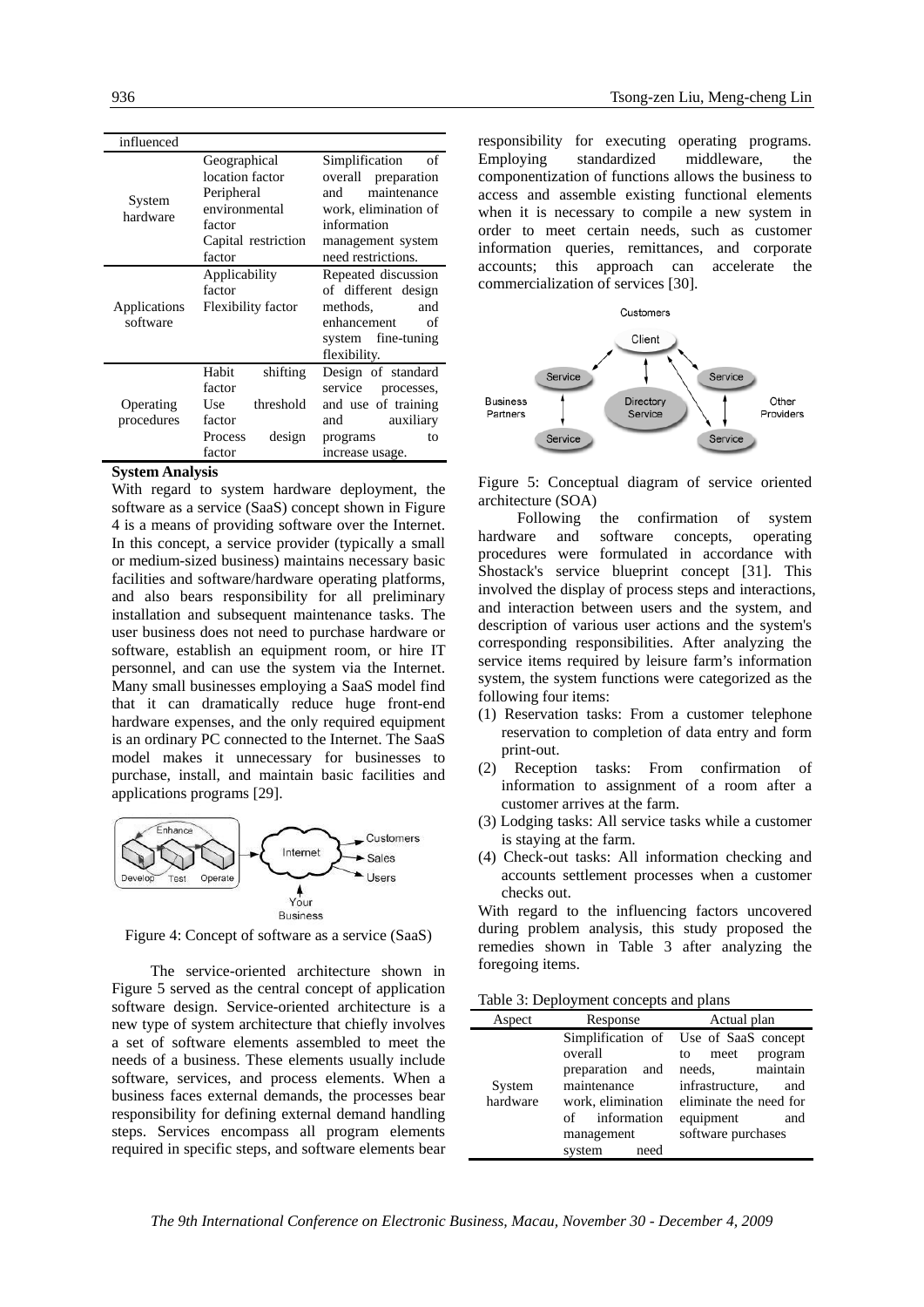|             | restrictions.         |                       |  |  |  |  |
|-------------|-----------------------|-----------------------|--|--|--|--|
|             | Repeated              | Use of the SOA        |  |  |  |  |
|             | discussion<br>of      | concept to achieve    |  |  |  |  |
|             | design<br>different   | componentization of   |  |  |  |  |
| Application | methods.<br>and       | functions             |  |  |  |  |
| software    | enhancement<br>of     | andaccelerate<br>the  |  |  |  |  |
|             | system                | of<br>commercial      |  |  |  |  |
|             | fine-tuning           | functions             |  |  |  |  |
|             | flexibility.          |                       |  |  |  |  |
|             | Design<br>of          | Use of the service    |  |  |  |  |
| Operating   | standard<br>service   | blueprint concept to  |  |  |  |  |
| procedures  | and<br>processes,     | describe the system   |  |  |  |  |
|             | training<br>of<br>use | from the user's point |  |  |  |  |

| and             | auxiliary of view in terms of |                    |     |
|-----------------|-------------------------------|--------------------|-----|
| programs        | to                            | actions and        | the |
| increase usage. |                               | system's functions |     |

#### **System Deployment**

Because the system employs the SaaS concept, it can be accessed using an Internet browser. The structure of system function can be developed as shown in Figure 6.



Figure 6: Structure of system functions

A user can log on after entering a self-assigned account number and password. The system can be used remotely via a wireless network, and users can access the system program on the remote server. The operation screen of proposed system can be shown in Figure 7. The system contains the following six function modules designed to handle all process needs from arrival to departure: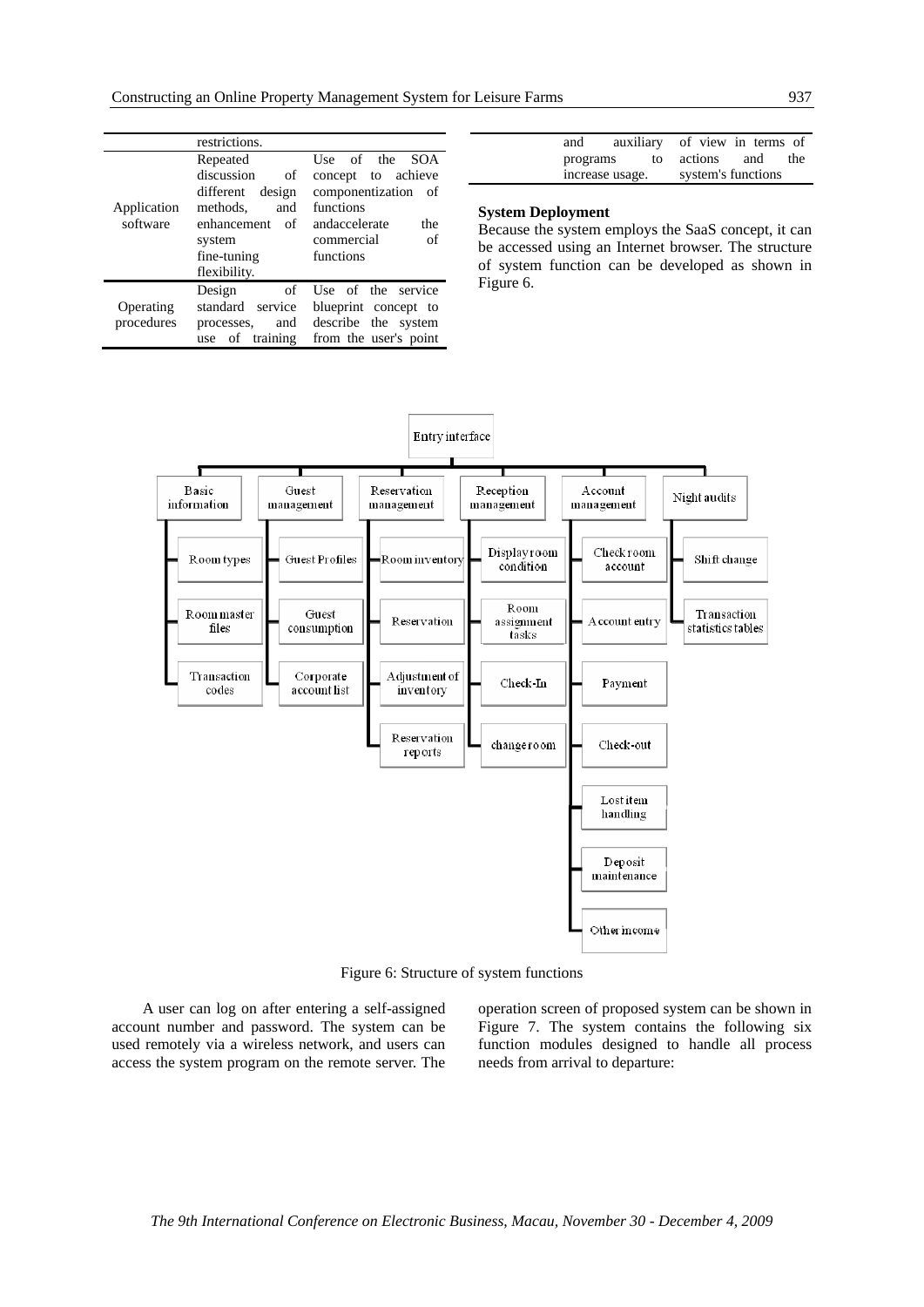| ⇦              | ⇨                      | Menu   | 訂房作業 ※                                            |                          |    |              |              |              |                   |     |           |          |        |                |
|----------------|------------------------|--------|---------------------------------------------------|--------------------------|----|--------------|--------------|--------------|-------------------|-----|-----------|----------|--------|----------------|
| $\overline{+}$ | 基本資料建立                 | 同      | 居                                                 | 4+                       |    | $\Box$       |              | ♦            | 颌                 |     | <b>YB</b> | 环        | 20     |                |
| Θ.             | 客戶管理                   |        | 查詢條件                                              | 新增                       |    | 編輯           |              | 重新整理         | 關閉                |     | 訂金        | 房間庫存     | Remote |                |
|                | ◎ 簽約客戶資料維護             | #1     | 訂房編號                                              | 訂房日期                     |    | 狀            |              | 到達日期         | 離開日期              |     | 到達時間      | Package# | 房客型    | 性別             |
|                | 客戶消費查詢                 | 4      |                                                   |                          |    | 張            |              |              |                   |     |           |          | 態      |                |
|                | ◎ 公司簽帳明細表              | 1      | 08B0032                                           | 2008/11/7                |    | 1            | 2008/11/7    |              | 2008/11/9         |     |           | Υ        | 散客     | M              |
| Θ.             | 訂房管理<br>◎房間庫存查詢        | 2      | 08B0033                                           | 2008/11/7                |    | 1            | 2008/11/7    |              | 2008/11/8         |     |           | N        | 散客     | M              |
|                | ◎ 訂房作業                 |        |                                                   |                          |    |              |              |              |                   |     |           |          |        |                |
|                | 調整房間庫存                 | 3      | 08B0034                                           | 2008/11/8                |    | 1            | 2008/11/8    |              | 2008/11/11        |     |           | Ν        | 散客     | F              |
|                | ▒ 訂房報表                 | 4      | 08B0035                                           | 2008/11/9                |    | 1            | 2008/11/9    |              | 2008/11/10        |     |           | И        | 散客     | M              |
|                | 預定到達旅客名單               | 5      | 08B0036                                           | 2008/11/9                |    | 4            | 2008/11/10   |              | 2008/11/11        |     |           | Ν        | 散客     | M              |
|                | ◎ 訂房月報表                | 6      | 08B0037                                           | 2008/11/11               |    | 1            | 2008/11/16   |              | 2008/11/17        |     |           | Y        | 散客     | M              |
| 8              | 接待管理                   | 7      | 08B0038                                           | 2008/11/13               |    | 1            | 2008/12/16   |              |                   |     |           | Ν        | 散客     | M              |
|                | ◎ 房況顯示                 |        |                                                   |                          |    |              |              |              |                   |     |           |          | 散客     |                |
|                | ◎ 囲體排房資料維護<br>◎ 團體遷入作業 | 8      | 08B0039                                           | 2008/11/13               |    | $\mathbf{1}$ | 2008/12/15   |              |                   |     |           | И        |        | M              |
|                | ◎ 主房號設定作業              |        | 費用明細                                              |                          |    |              |              |              |                   |     |           |          |        |                |
|                | ▒ 遷入作業                 |        | ⊕<br>$\sqrt{2}$<br>⇧                              | H,                       | 亚  | $\times$     | $\mathbb{Q}$ | $\mathbb{R}$ | $\mathbb{R}$<br>쒭 |     |           |          |        | $\overline{z}$ |
|                | ◎ 換房作業                 |        | 訂房編號                                              | 代碼                       |    | 說明           |              | 交易總額         |                   | 識別碼 |           |          |        |                |
| $\Box$         | 帳務管理                   | #<br>3 |                                                   |                          |    |              |              |              |                   |     |           |          |        |                |
|                | ◎ 房客帳查詢                | 1.     | 08B0032                                           | D <sub>02</sub>          |    | 磨豆漿DIY       |              | 500          |                   | 1   |           |          |        |                |
|                | ▒ 入帳作業                 | 2      | 08B0032                                           | <b>RAT</b>               | 房帳 |              |              | 4000         |                   | 2   |           |          |        |                |
|                | ◎ 付款作業                 |        |                                                   |                          |    |              |              |              |                   |     |           |          |        |                |
|                | ◎ 瀍出作業                 | 3      | 08B0032                                           | 竹編DIY<br>D <sub>01</sub> |    |              |              | 8<br>30      |                   |     |           |          |        |                |
|                | ▒ 遺失處理                 |        |                                                   |                          |    |              |              |              |                   |     |           |          |        |                |
|                | ◎ 訂金維護<br>◎ 其他收入維護     |        |                                                   |                          |    |              |              |              |                   |     |           |          |        |                |
|                |                        |        | Figure 7: The operation screen of proposed system |                          |    |              |              |              |                   |     |           |          |        |                |

Figure 7: The operation screen of proposed system

#### (1) Basic information module:

This module contains initial settings for all products and services at the hotel, including all the room types and parameters in all room master files. With regard to maintenance of transaction codes, because most foods and recreational activities at the farm are limited to those involving locally-available resources, there will be frequent changes in transaction items. In order to facilitate operations, the system can accommodate user modification of functions in order to achieve greater flexibility.

#### (2) Guest management module:

The purpose of this module is to record various guests' information. Because most guests at the farm arrive in groups, and most groups are from companies and stay at the farm on a regular basis, in order to make full use of guest consumption records, and to maintain and offer promotions to long-term guests, the guest database functions are designed to achieve the goal of guest relationship management. In addition, the guest consumption function can answer queries concerning guests' consumption during past visits to the farm. Furthermore, because guests may pay using different methods, and payment for groups is often made via company accounts, a corporate account query function has been added to facilitate settlement of accounts.

(3) Reservation management module:

This module chiefly provides room inventory query and reservation entry functions for use at the time of reservation. If flexibility is required, the system's room inventory can be temporarily adjusted in order to meet guests' lodging needs. This module can also generate reservation-related reports; this function is currently mainly used to generate reservation reports and expected guest lists.

#### (4) Reception management module:

All functions required after guests arrive at the farm are contained in this module, especially entry and room assignment functions. Distinctions can be made between entry of individual guests and groups. To facilitate settlement of accounts, a main room number must be set when a group enters the farm. In addition, to accommodate guests who wish to change rooms on the spur of the moment, this module also contains a room change function.

#### (5) Account management module:

This module chiefly contains accounting and check-out functions, and allows guests' single-stay consumption records to be queried, added, and modified. Guests are checked out from the system after completion of payment tasks. This module also contains lost-item handling, meal and other product consumption, and other income record functions.

(6)Night audit module: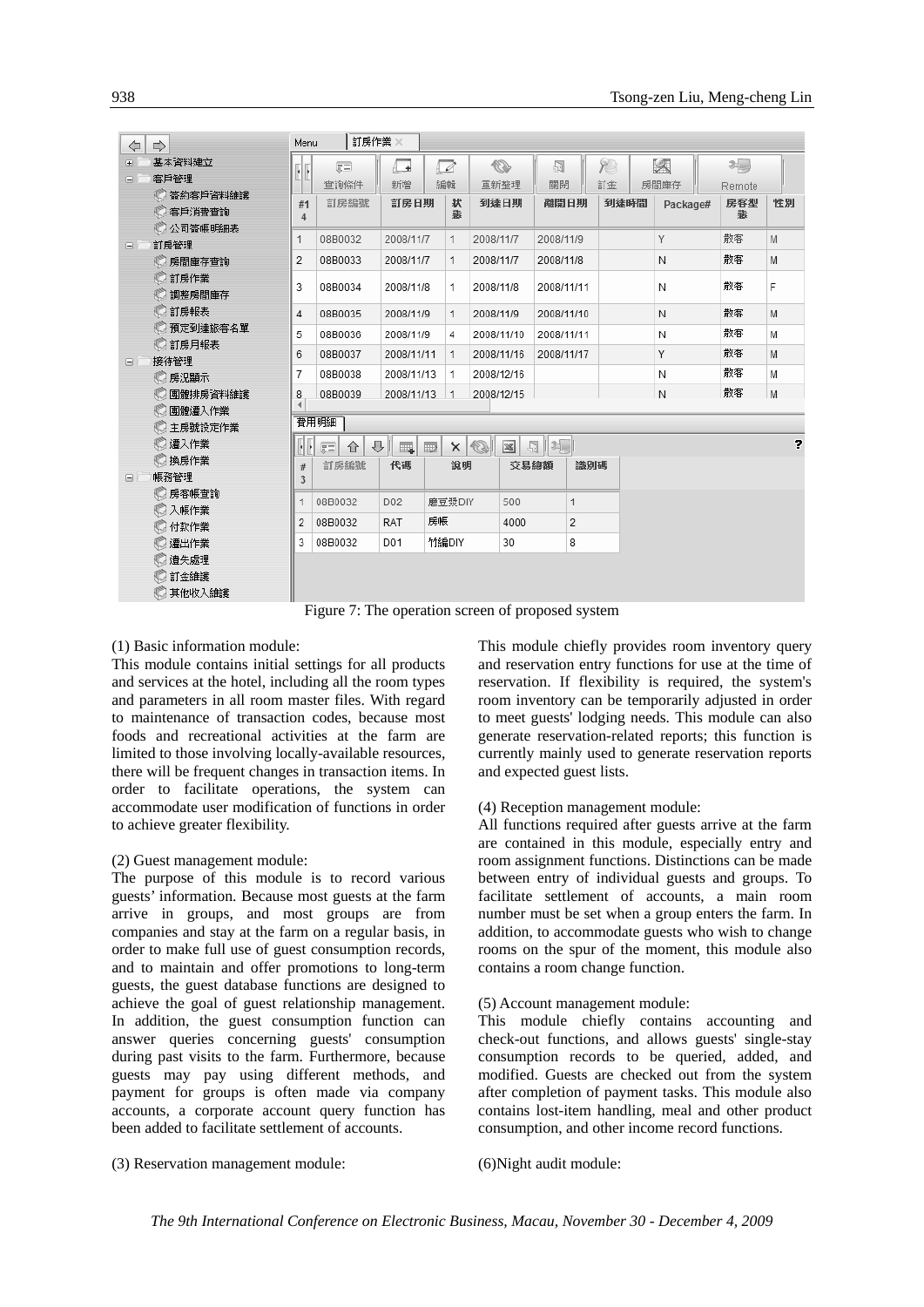This module is intended to allow the setting of shift-change tasks and generate reports concerning overall transaction records.

#### **Conclusions and Recommendations**

This study employed the Web service "service-oriented architecture" concept to develop a property management system. Due to the inherent flexibility of this system, in comparison with conventional systems, it can shorten the software development cycle. In addition, although the system's functions are designed to mesh with the characteristics of leisure farms, the system offers a high degree of extensibility and management and integration elasticity. Furthermore, the "software as a service" service provision model allows users to dramatically reduce the heavy cost of simultaneous hardware and software purchases, while simultaneously alleviating personnel and geographical problems affecting system maintenance.

Because this study looks at only a single case, the system provided in this study does not necessarily employ an optimal system model; it is, however, a successfully-deployed operating model offering a property management system to the special category of leisure farms. With technology popularization in the future, a comparative study examining several types of technologies or processes in the industry may be able to determine key factors affecting system deployment in the industry.

**Acknowledgment.** This research is partially the result of the 2008 Ministry of Education Technical College and Industrial Park Academic-Industry Collaborative Project F-61-017.

#### **References**

- [1] Buckley, J. J. Fuzzy hierarchical analysis. *Fuzzy Sets and Systems,* 17(3), 1985, pp.233-247.
- [2] Namasivayam, K., Enz, C.A., & Siguaw, J.A. How wired are we? The selection and use of new technology in US hotels. *Cornell Hotel and Restaurant Administration Quarterly*, 41(6), 2000, pp.40-48.
- [3] Piercy, N. *Marketing organizations: An analysis of information processing power and politics*. 1985, Allen Bacon.
- [4] Olsen, M. D., & Connolly, D. J. Experience-based travel. *Cornell Hotel & Restaurant Administration Quarterly*, 41(1), 2000, pp.30-40.
- [5] O'Connor, P. *Using computers in hospitality industry* (3rd ed), 2004, New York: Cassell.
- [6] Kasavana, M. L., & Cahill, J. J. *Managing technology in the hospitality industry*, 2003. Orlando: Educational Institute of AH&LA.
- [7] Alvarez, R., Ferguson, D. H., & Dunn, J. How not to automate your front office. *Cornell Hotel and Restaurant Administration Quarterly*, 24(3), 1983, pp.56-62.
- [8] Van Hoof, H., Collins, R., Combrink, E., & Verbeeten, M. Technology needs and perceptions: an assessment of the US lodging industry. *Cornell Hotel and Restaurant Administration Quarterly*, 36(5), 1995, pp.64-69.
- [9] Hensdill, C. Hotel technology survey. *Hotels* ,February 1998, pp.51-76.
- [10] David, J., Grabski, S., & Kasavana, M. The productivity paradox of hotel-industry technology. *Cornell Hotel and Restaurant Administration Quarterly,* 37(2), 1996, pp.64-69.
- [11] Liao, Y. H. *The Empirical Study on the Organizational Factors Influencing the Information Technology Adoptions for Hotles in Taiwan*, 1999.Unpublished master's thesis. Chinese Culture University, Taipei.
- [12] Lin, Y. H., & Liu, T. J. *A Study of The Hotel Information Systems for Small And Medium Hotel in Taiwan* (Report No. NSC89-2416-H-259-010), 2000. Taipei: National Science Council.
- [13] Smeltzer, V. L. The integrated approach to hospitality-management systems. *Cornell Hotel and Restaurant Administration Quarterly*, 28(3), 1987, pp.48-51.
- [14] Main, H. Information technology and the independent hotels – failing to make the connection. *International Journal of Contemporary Hospitality Management*, 7(6), 1995, pp.30-32.
- [15] Sigala, M., Lockwood, A. & Jones, P. Strategic implementation and IT: gaining competitive advantage from the hotel reservations process. *International Journal of Contemporary Hospitality Management*, 13(7), 2001, pp.364-371.
- [16] Sigala, M. The information and communication technologies productivity on the UK hotel sector. *International Journal of Operations & Production Management*, 23(10), 2003, pp.1224-1245.
- [17] Law, R., & Jagoratnam, G. A study of hotel information technology applications. *International Journal of Contemporary Hospitality Management*, 17(2), 2005, pp.170-180.
- [18] Espino-Rodríguez, T. F., & Gil-Padilla, A. M. Determinants of information systems outsourcing in hotels from the resource-based view: an empirical study, *International Journal of Tourism Research*, 7(1), 2005, pp.35-47.
- [19] Buhalis, D., & Main H. Information technology